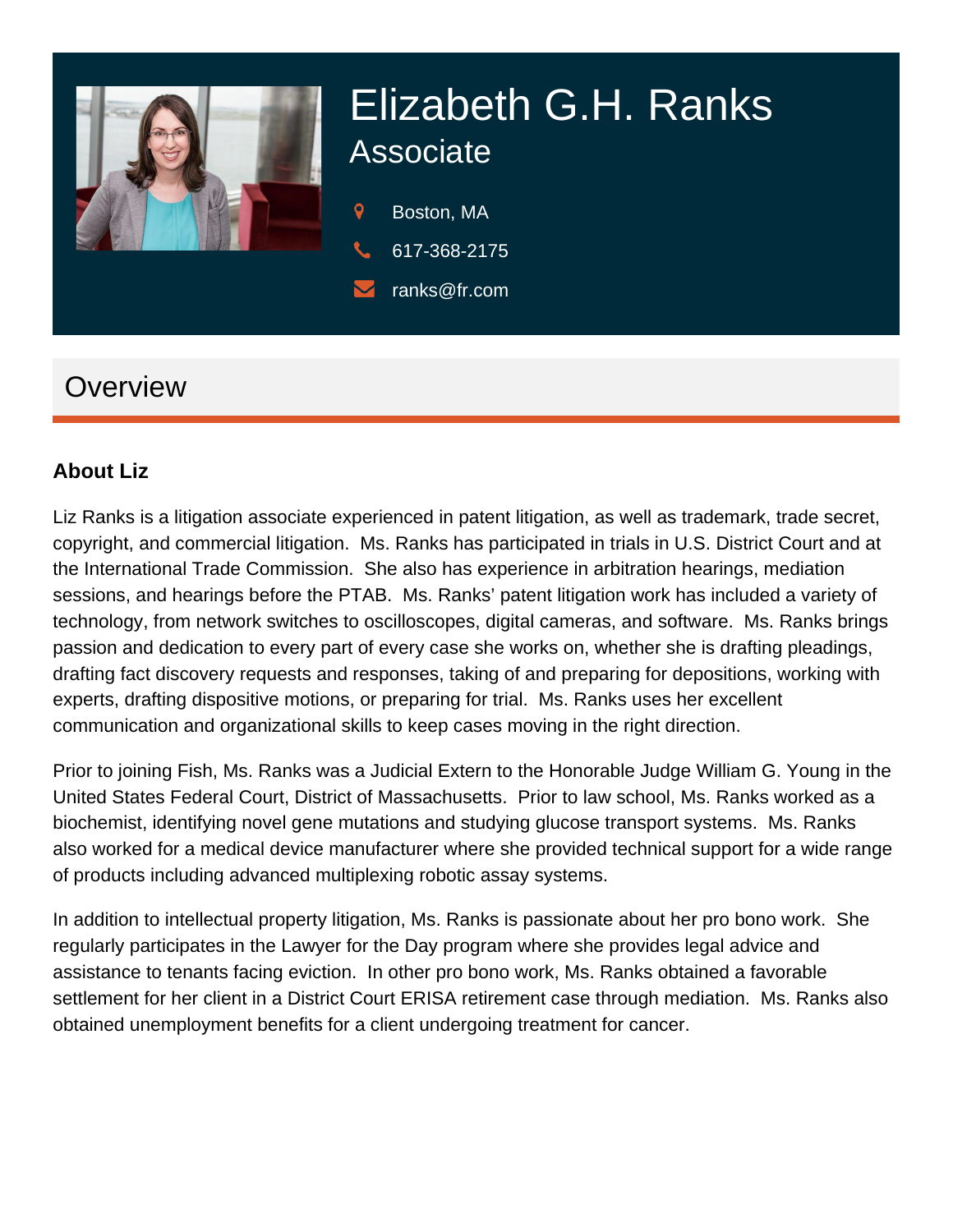### Focus Areas

#### **Services**

- Copyright
- Litigation
- Patent
- Post-Grant
- Trademark
- Commercial Litigation
- ITC Litigation
- Patent Litigation
- Trade Secret Litigation
- Trademark, Copyright, and Media Litigation

#### **Industries**

- Academic Research and Medical Centers
- Digital Health
- Life Sciences
- Medical Devices

## **Education**

#### J.D. 2015 ABA/BNA Award for Excellence in IP Law

Franklin Pierce Certificate in Intellectual Property, magna cum laude, University of New Hampshire Franklin Pierce School of Law (2015) Managing Editor, IDEA: The Intellectual Property Review

B.S., Biological Chemistry, University of New Hampshire (2004) Research Fellow: Transporting Across the Blood-Brain Barrier

# Insights